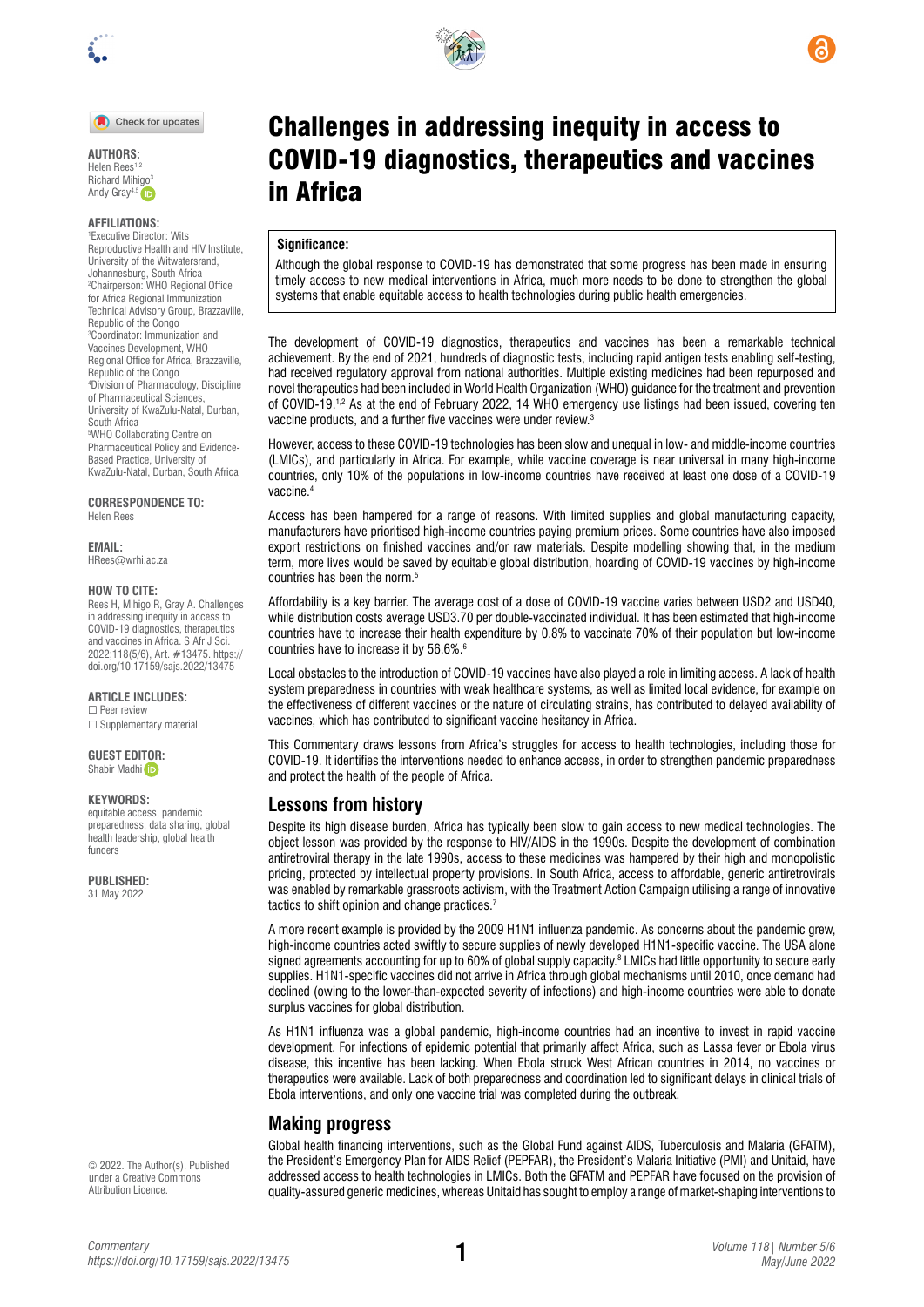

improve access to affordable diagnostics and preventive and therapeutic technologies, such as through the establishment of the Medicines Patent Pool and support of the WHO prequalification programme. Established in 2000, the Global Alliance for Vaccines and Immunization (now Gavi, the Vaccine Alliance) sought to lower vaccine prices for low-income countries by fostering predictable long-term markets. Mechanisms have been introduced to enhance affordability, including tiered pricing schemes and advance market commitment mechanisms, which pool demand from individual countries to help create a sustainable market. For pneumococcal conjugate vaccine (PCV), a donor commitment of USD1.5 billion stimulated the development of new vaccines that have been used to immunise over 150 million children, saving more than 700 000 lives.9 These efforts have helped to ensure that, in the African region, 68% of infants received the third dose of PCV in 2020, compared to 3% in 2010.10

For new and emerging infectious diseases, efforts such as the WHO R&D Blueprint are coordinating research into pathogens of epidemic potential, while the Coalition for Epidemic Preparedness Innovations (CEPI) has been established to drive vaccine development for priority pathogens.

Collectively, these mechanisms have contributed to significant progress in enhancing access to new medical technologies in Africa, and in LMICs more generally. Ebola vaccines were available to be deployed during the 2018 Ebola outbreak in the Democratic Republic of the Congo and trials of multiple Ebola therapeutics were initiated. Global stockpiles have been established for Ebola vaccines, as well as for other new vaccines against diseases with epidemic potential affecting Africa, including yellow fever vaccine, typhoid conjugate vaccine and oral cholera vaccine. CEPI was already funding the development of vaccines for Middle East respiratory syndrome (MERS), caused by a coronavirus, which pivoted to focus on COVID-19. CEPI also supported work on novel vaccine platform technologies with the potential to accelerate vaccine development for emerging pathogens. CEPI has spearheaded the '100-day challenge' – to ensure a new vaccine is available within 100 days of the identification of a new pandemic threat.<sup>11</sup>

## **Responding to COVID-19**

In response to the COVID-19 pandemic, the global community set up the Access to COVID-19 Tools Accelerator (ACT-A), a multi-stakeholder partnership to support innovation and globally equitable access to COVID-19 vaccines, therapeutics and diagnostics.12 ACT-A has separate 'pillars' aimed at improving access to diagnostics, treatment and vaccines, and strengthening health systems.

The vaccine pillar of ACT-A, COVAX, aims to support countries in meeting the 70% global vaccination target in 2022, building on the Gavi model. Although COVAX distributed its one billionth dose of COVID-19 vaccine by January 2022, it has not delivered as rapidly or as equitably as many had hoped. Its activities have been hampered by the slow pace with which some donor countries have provided their pledged financial support, but in particular by a lack of political commitment to global solidarity, despite multiple calls from the WHO's Director-General. With global supplies limited, many high-income countries have not only prioritised their own populations but have also procured many more vaccine doses than they actually need ('vaccine hoarding'). Furthermore, countries have donated vaccines nearing the end of their shelf life. Nearly 3 million doses donated to Africa expired before they could be used (although this is less than 1% of total donations).13

Affordability remains a major challenge. There is little transparency on COVID-19 vaccine costs globally. AstraZeneca pledged to make its ChAdOx1 vaccine available at cost during the pandemic, but prices vary internationally (and it has recently changed its policy and now intends to make a modest profit). There is some evidence that companies are charging high-income countries a premium. What is almost certainly true is that the manufacturing costs of commonly used vaccines (less than USD1 a dose) are substantially lower than the prices being charged (USD10–20, and possibly more).14 Moreover, manufacturing costs might also be significantly lower in lower-cost environments such as

LMICs, and yet, pre-COVID, African vaccine manufacturers had received little investment.

Less visible progress has been made in ACT-A's therapeutics 'pillar'. As of January 2022, WHO had made 14 recommendations for COVID-19 therapeutics.15 Some, such as dexamethasone, are widely available and relatively affordable. Others, such as the monoclonal antibodies, are only available in limited quantities and at high prices. Most also require intravenous administration, limiting their application in ambulatory care. Newer products, even when repurposed, such as baricitinib and tocilizumab, are still patent-protected in some LMICs. For example, although baricitinib was recommended by WHO in January 2022 for the treatment of severe or critical COVID-19, the available generic versions cannot be sold in many countries, including South Africa. In July 2021, the manufacturer's list price for baricitinib in the USA was more than USD2000 per treatment course.16

Access has also been limited by availability. A co-packaged presentation of nirmatrelvir and ritonavir received emergency use authorisation from the US Food and Drug Administration (FDA) in late 2021. However, advance purchase agreements concluded with high-income countries are likely to leave little or no stock available for LMICs. Although the initial prices charged in high-income countries would place the product out of reach for many LMICs, the manufacturer has committed to a tiered pricing approach and has indicated a willingness to discuss third-party manufacture.<sup>17</sup>

Another oral antiviral intended for the treatment of ambulant patients, molnupiravir, also received FDA emergency use authorisation in late 2021. Although the price demanded in high-income countries would be unaffordable to many LMICs, the manufacturer has entered into voluntary licence agreements with generic manufacturers in India18 and has also licensed the UN-backed Medicines Patent Pool<sup>19</sup>. In South Africa, the generic versions will be restricted to the public sector, but both innovator and generic products are under review by the South African Health Products Regulatory Authority (SAHPRA). Through ACT-A, an agreement has been signed with UNICEF to distribute up to 3 million courses of molnupiravir in more than 100 LMICs in the first half of 2022.<sup>20</sup> ACT-A is also engaging with the developers of baricitinib and sotrovimab to ensure access in LMICs.<sup>21</sup>

Delayed access to effective COVID-19 therapeutics will hamper the ability of countries in the region to control COVID-19 in community settings. It will also likely lead to the use of ineffective alternatives, squandering resources and potentially leading to avoidable harm.

Diagnostic tests for COVID-19, initially dependent only on sophisticated laboratory-based polymerase chain reaction (PCR) testing, have posed particular challenges in Africa. By March 2020, 43 African countries had developed the competence to perform these tests, but access to the necessary reagents was limited.22 Not only were the costs of diagnostics an issue, but national health systems were faced with a large number of potential suppliers, not all of which provided quality diagnostics. LMIC regulatory bodies were often ill-prepared to regulate diagnostics. The resultant level of testing was predictably lower than would be expected, given the continent's population.<sup>23</sup> Nonetheless, capacity for genome sequencing has increased dramatically, from two African laboratories at the outset to more than 900.<sup>24</sup>

Given the high prices demanded for novel diagnostics, vaccines and therapeutics, as well as limited production capacity, there have been calls to bypass intellectual property restrictions in order to advance access. In October 2020, India and South Africa proposed that a waiver be granted from the Agreement on Trade-Related Aspects of Intellectual Property Rights (TRIPS) for COVID-19 technologies. Although it is theoretically possible to rely on World Trade Organization (WTO) processes in times of public health emergencies, several high-income countries, including the United Kingdom and European Union, have repeatedly blocked the introduction of TRIPS waivers, and there has been little progress to date.<sup>25</sup>

It has been argued that there is insufficient capacity to manufacture complex products such as mRNA vaccines in LMICs, yet studies have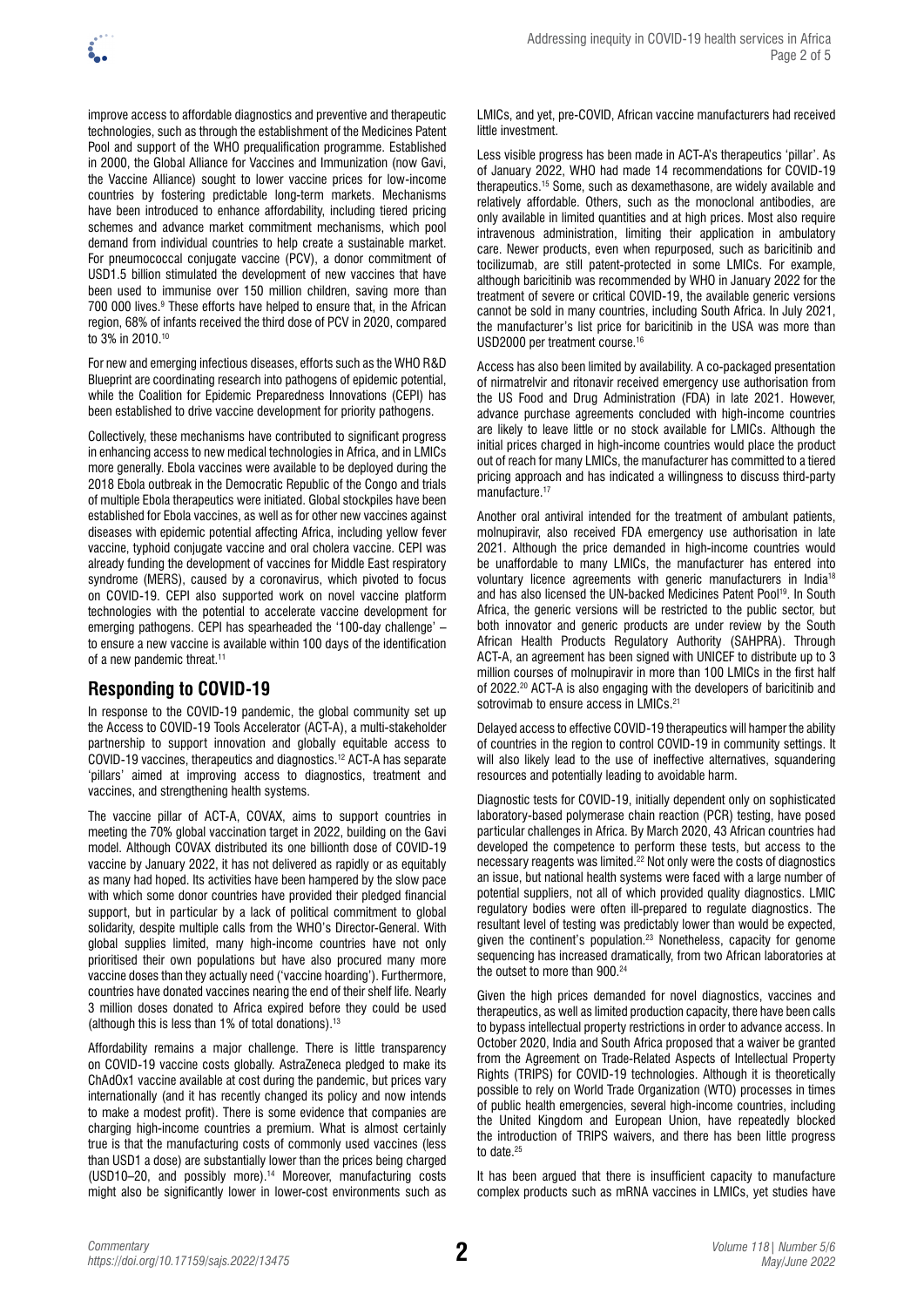

identified more than 100 possible sites, including seven in Africa.<sup>26</sup> Indeed, an mRNA vaccine manufacturing hub has been established in South Africa (see below). However, its freedom to operate may be compromised by the risk of intellectual property infringements. Although Moderna (one of the mRNA vaccine developers) has stated that it does not intend to enforce its rights in 92 COVAX countries to prevent COVID-19 mRNA vaccine production<sup>27</sup>, its position could change at any time.

# **Learning the lessons from COVID-19**

The COVID-19 pandemic has highlighted significant shortcomings in the global response to pandemics. Lessons need to be learned, in particular to ensure greater equity in access to new technologies during public health emergencies.

One important priority is to **strengthen global and regional health leadership**. WHO needs more authority to act in accord with global public health priorities, and clarity is urgently needed on the objectives and governance of the proposed new intergovernmental negotiating body for pandemic preparedness and responses.<sup>28</sup> The International Health Regulations system needs to be reviewed and updated to ensure that it is fit for purpose. Bodies such as the Africa Centre for Disease Control and Prevention (Africa CDC) need to be at the forefront of efforts to coordinate responses in Africa. Countries need to show political leadership with prioritisation of pandemic preparedness, transparency around data sharing, and strengthening of health systems and health research capacity, to enhance resilience to public health threats.

**Comprehensive surveillance** is essential for detecting and tracking the next pandemic threat. Surveillance systems need to be strengthened, including in areas such as laboratory capacity, genomic surveillance and wastewater monitoring. Systems must be in place to ensure rapid **sharing of data** with global repositories. Data sharing needs to be incentivised and geopolitical challenges to data sharing addressed. Precipitate reactions, such as the travel bans imposed on South Africa after the identification of the Omicron variant, are not evidence-based and do not encourage rapid sharing of data.

A commitment to equitable access must be more deeply embedded in **product development**. Public investments in basic research or clinical trials are critical to most new medical interventions. However, little support was offered to LMIC scientists for COVID-19 research – a pattern that should be addressed in future. While tiered pricing is needed, other mechanisms – such as licensing, patent pooling, technology transfer and IP waivers – must be considered. There may also be space for IP-free products, following the model adopted for the COVID-19 protein subunit vaccine Corbevax, developed by researchers at the Texas Children's Hospital Center for Vaccine Development and Baylor College of Medicine, and licensed to Indian company Biological E Ltd.29

There is also an urgent need to strengthen and diversify **manufacturing capacity**. Although centralisation generates efficiency savings, local manufacturing is vital to mitigate the risk of vaccine hoarding or export restrictions, as seen for COVID-19, and is therefore an essential aspect of pandemic preparedness. The tenth meeting of the International Heath Regulations (2005) Emergency Committee urged WHO to continue working with industry on voluntary licence agreements and other approaches to increase access to vaccines, therapeutics and diagnostics.<sup>30</sup>

Despite accounting for 14% of the world's population, Africa is responsible for around 1% of the world's vaccine production. The Addis Declaration on Immunisation, signed by African heads of state in 2017, included a commitment to 'promote and invest in regional capacity for the development and production of vaccines'. The Partnership for African Vaccine Manufacturing (PAVM), set up by the African Union and Africa CDC in 2021, has set as a target that 60% of the continent's routine vaccine needs, or between 1.4 and 1.7 billion doses yearly, should be met by local manufacturing by 2040.<sup>31</sup>

One priority is implementation of a 'hub and spoke' model for mRNA vaccine technology transfer, coordinated by WHO, to transfer a comprehensive technology package and provide training to manufacturers in LMICs. This could be expanded to other vaccine technologies. A technology transfer hub for mRNA vaccines is being built by a [South African consortium](https://whotogo-whoafroccmaster.newsweaver.com/jku37xzkcl/1d3275d2qix/external?a=6&p=60248142&t=32081188) comprising Biovac and Afrigen Biologics and Vaccines South Africa, with support from WHO, a network of universities, Africa CDC, and partners from COVAX to help boost and scale up vaccine production in Africa.<sup>32</sup>

Further strengthening of **regulatory systems** will also be essential. National capacity building is being supported by increased country and donor support, and greater international cooperation, for example through the African Vaccine Regulatory Forum (AVAREF) and WHO. Capacity for clinical trials approval and monitoring, health product licensing and post-marketing surveillance needs to be bolstered. Greater collaboration between regulatory authorities, including data sharing, will be critical. The nascent African Medicines Agency could play an important role.

Also important are greater use of **international standards in vaccine evaluation**, to aid comparisons across studies and meta-analyses, and harmonisation of regulatory approaches. Bodies such as the International Coalition of Medicines Regulatory Authorities have set an important example by developing guidelines to promote greater global consistency in the evaluation of COVID-19 vaccines.<sup>33</sup>

Despite significant challenges, **COVAX** has begun to deliver on its promises. Its long-term future now needs to be secured, given its potential to provide a mechanism to ensure access to vaccines against future pandemic threats and epidemic-prone diseases. A sustainable model and permanent home, for example within Gavi, are needed to maintain its operations during inter-pandemic periods. In parallel, the pandemic has highlighted the need for a strengthened WHO, able to assume an expanded leadership role to respond to future pandemics and other health emergencies.

Further strengthening of **pandemic preparedness** remains a high priority for Africa. Continued investment in laboratory and community surveillance infrastructure, as well as health workforce development and strategies to address chronic shortages in the health workforce, are needed to enable comprehensive surveillance and the ability to undertake clinical research in emergency situations.

Finally, efforts are needed to ensure that new interventions can be **rapidly implemented at scale and reach all populations**. This will require effective health systems strengthening, particularly of primary healthcare systems, as part of the drive towards universal health coverage. More generally, the Immunization Agenda 2030 (IA2030), the global immunisation strategy for 2021–2023, prioritises the strengthening of national immunisation programmes. **Civil society** has a crucial role to play in community mobilisation, in partnering with national programmes to deliver immunisation services, in holding governments accountable for their commitments, and in reminding the global community that equitable access is core to addressing pandemics.

## **Conclusions**

Despite some progress, the COVID-19 pandemic has highlighted a range of obstacles to timely access to new health technologies on the Africa continent. To address these obstacles, there is a need to strengthen existing structures and mechanisms of proven value, such as WHO, CEPI, Gavi, the Africa CDC and pandemic preparedness networks, as well as newly created platforms such as COVAX. This must be matched by country commitments to strengthen health systems so that they can deliver vaccines, therapeutics and diagnostics to all populations.

These structures need to be combined with imaginative solutions that acknowledge the limited purchasing power of LMICs. There have been some encouraging signs of progress during the COVID-19 pandemic, including AstraZeneca's initial decision to make its vaccine available at cost, Merck's moves to enhance the availability of molnupiravir, the licensing agreements with the Medicines Patent Pool, and the development of the 'open source' vaccine Corbevax.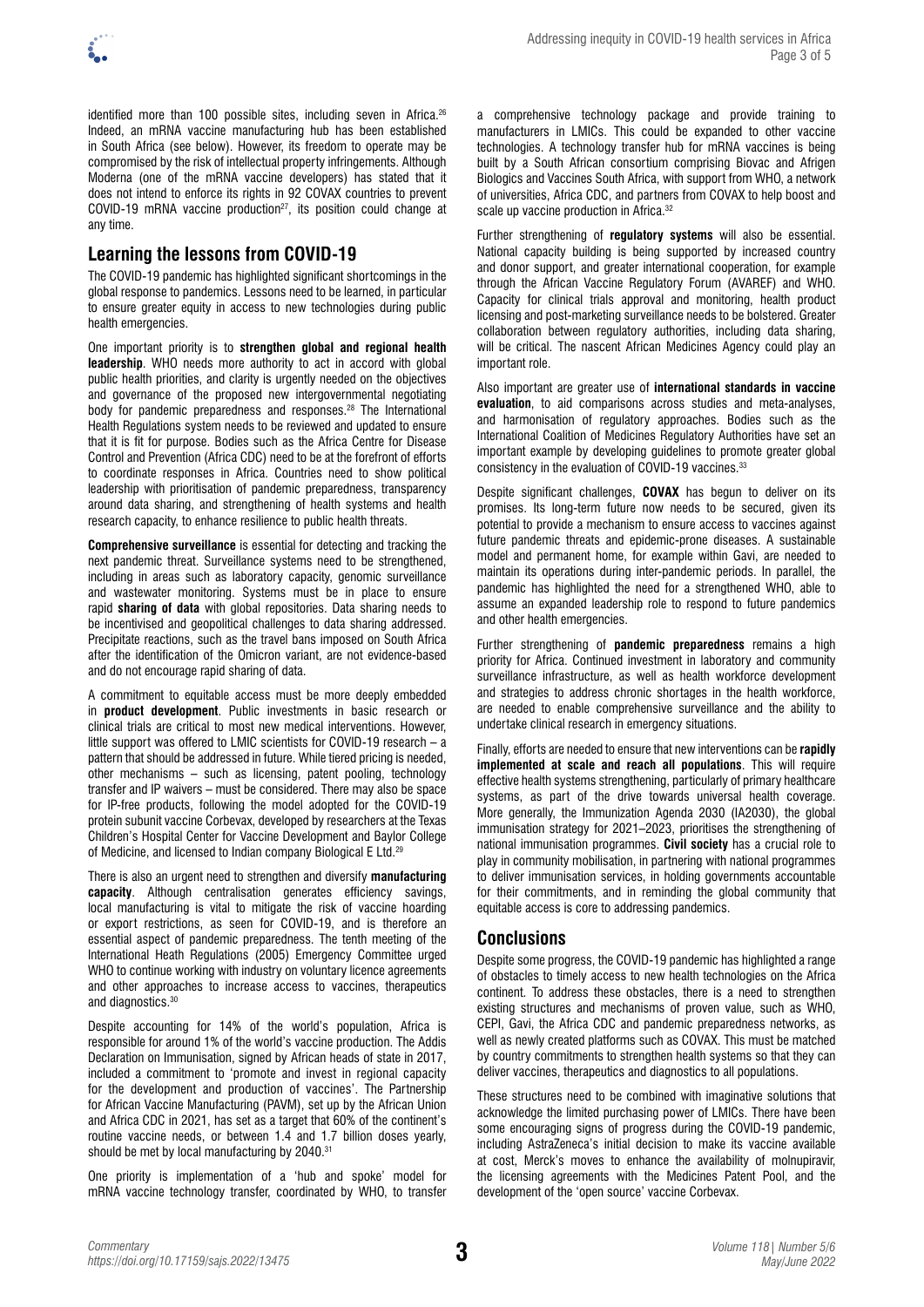

As with all past public health crises, concerted efforts are still required to advance global equity in access to new health technologies. Collectively, the mRNA vaccine producers (Pfizer, BioNTech and Moderna) have projected profits of USD34 billion in 2021.34 Their efforts to develop safe and effective vaccines have relied on public-sector investments in people, basic research and trials. Furthermore, it is reasonable to ask whether these enormous private gains are justified given the public health consequences – the lost lives, the life-long disability, and the lengthening of the pandemic – caused by limited and inequitable global access to critical health technologies.

# **Competing interests**

H.R. is a Member of the South African Ministerial Advisory Committee on COVID-19, the South African Ministerial Advisory Committee on COVID-19 Vaccines, and the National Essential Medicines List. A.G. is a Member of the South African Ministerial Advisory Committee on COVID-19, the National Essential Medicines List, the Ministerial Advisory Committee on COVID-19 Therapeutics, and a number of technical advisory committees at the South African Health Products Regulatory Authority, and Chair of the Proposal Review Committee at Unitaid.

#### **References**

- 1. Agarwal A, Rochwerg B, Lamontagne F, Siemieniuk RA, Agoritsas T, Askie L, et al. A living WHO guideline on drugs for Covid-19. BMJ. 2020;370, m3379. <https://doi.org/10.1136/bmj.m3379>
- 2. Lamontagne F, Agoritsa T, Siemieniuk R, Rochwerg B, Bartoszko J, Askie L, et al. A living WHO guideline on drugs to prevent Covid-19. BMJ. 2021;372, n526.<https://doi.org/10.1136/bmj.n526>
- World Health Organization (WHO). Status of COVID-19 vaccines within WHO EUL/PQ evaluation process. Geneva: WHO: 2022. Available from: [https://extranet.who.int/pqweb/sites/default/files/documents/Status\\_COVID\\_](https://extranet.who.int/pqweb/sites/default/files/documents/Status_COVID_VAX_02March2022.pdf) [VAX\\_02March2022.pdf](https://extranet.who.int/pqweb/sites/default/files/documents/Status_COVID_VAX_02March2022.pdf)
- 4. Our World in Data. Coronavirus (COVID-19) vaccinations [webpage on the Internet]. No date [cited 2022 Mar 15]. Available from: [https://ourworldindata.](https://ourworldindata.org/covid-vaccinations) [org/covid-vaccinations](https://ourworldindata.org/covid-vaccinations)
- 5. Ye Y, Zhang Q, Wei X, Cao Z, Yuan H-Y, Zeng DD. Equitable access to COVID-19 vaccines makes a life-saving difference to all countries. Nat Hum Behav. 2022;6:207–216.<https://doi.org/10.1038/s41562-022-01289-8>
- 6. United Nations Development Programme (UNDP). Vaccine affordability [webpage on the Internet]. No date [cited 2022 Mar 15]. Available from: <https://data.undp.org/vaccine-equity/affordability/>
- 7. Heywood M. South Africa's Treatment Action Campaign: Combining law and social mobilization to realize the right to health. J Human Rights Practice. 2009;1(1):14–39.<https://doi.org/10.1093/jhuman/hun006>
- 8. Santos Rutschman A. Is there a cure for vaccine nationalism? Curr Hist. 2021;120(822):9–14.<https://doi.org/10.1525/curh.2021.120.822.9>
- 9. Kremer M, Levin J, Snyder CM. Advance market commitments: insights from theory and experience. AEA Papers and Proceedings. 2020;110:269–273. <https://doi.org/10.1257/pandp.20201017>
- 10. UNICEF. UNICEF Data Warehouse. Indicator: Percentage of surviving infants who received the third dose of pneumococcal conjugatecontaining vaccine (PCV) [webpage on the Internet]. No date [cited 2022 Mar 15]. Available from: [https://data.unicef.org/resources/data\\_explorer/](https://data.unicef.org/resources/data_explorer/unicef_f/?ag=UNICEF&df=GLOBAL_DATAFLOW&ver=1.0&dq=WHO_REG_GLOBAL+WHO_AFRO+WHO_AMRO+WHO_EMRO+WHO_EURO+WHO_SEARO+WHO_WPRO.IMMUNISATION+IM_PCV3..&startPeriod=2010&endPeriod=2020&lastnobservations=1) unicef\_f/?ag=UNICEF&df=GLOBAL\_DATAFLOW&ver=1.0&dq=WHO [REG\\_GLOBAL+WHO\\_AFRO+WHO\\_AMRO+WHO\\_EMRO+WHO\\_](https://data.unicef.org/resources/data_explorer/unicef_f/?ag=UNICEF&df=GLOBAL_DATAFLOW&ver=1.0&dq=WHO_REG_GLOBAL+WHO_AFRO+WHO_AMRO+WHO_EMRO+WHO_EURO+WHO_SEARO+WHO_WPRO.IMMUNISATION+IM_PCV3..&startPeriod=2010&endPeriod=2020&lastnobservations=1) [EURO+WHO\\_SEARO+WHO\\_WPRO.IMMUNISATION+IM\\_PCV3..&startPeri](https://data.unicef.org/resources/data_explorer/unicef_f/?ag=UNICEF&df=GLOBAL_DATAFLOW&ver=1.0&dq=WHO_REG_GLOBAL+WHO_AFRO+WHO_AMRO+WHO_EMRO+WHO_EURO+WHO_SEARO+WHO_WPRO.IMMUNISATION+IM_PCV3..&startPeriod=2010&endPeriod=2020&lastnobservations=1) [od=2010&endPeriod=2020&lastnobservations=1](https://data.unicef.org/resources/data_explorer/unicef_f/?ag=UNICEF&df=GLOBAL_DATAFLOW&ver=1.0&dq=WHO_REG_GLOBAL+WHO_AFRO+WHO_AMRO+WHO_EMRO+WHO_EURO+WHO_SEARO+WHO_WPRO.IMMUNISATION+IM_PCV3..&startPeriod=2010&endPeriod=2020&lastnobservations=1)
- 11. Coalition for Epidemic Preparedness Innovations (CEPI). 100 days [webpage on the Internet]. No date [cited 2022 Mar 15]. Available from: [https://100days.](https://100days.cepi.net) [cepi.net](https://100days.cepi.net)
- 12. Moon S, Armstrong J, Hutler B, Upshur R, Katz R, Atuire C, et al. [Governing](https://pubmed.ncbi.nlm.nih.gov/34902308/)  [the access to COVID-19 Tools Accelerator: Towards greater participation,](https://pubmed.ncbi.nlm.nih.gov/34902308/) [transparency, and accountability.](https://pubmed.ncbi.nlm.nih.gov/34902308/) Lancet. 2022;399:487–494. [https://doi.](https://doi.org/10.1016/S0140-6736(21)02344-8) [org/10.1016/S0140-6736\(21\)02344-8](https://doi.org/10.1016/S0140-6736(21)02344-8)
- 13. Jerving S. Less than 1% COVID-19 vaccines supplied to African countries expired. Devex. 20 January 2022. Available from: [https://www.devex.](https://www.devex.com/news/less-than-1-covid-19-vaccines-supplied-to-african-countries-expired-102493) [com/news/less-than-1-covid-19-vaccines-supplied-to-african-countries](https://www.devex.com/news/less-than-1-covid-19-vaccines-supplied-to-african-countries-expired-102493)[expired-102493](https://www.devex.com/news/less-than-1-covid-19-vaccines-supplied-to-african-countries-expired-102493)
- 14. Light DW, Lexchin J. [The costs of coronavirus vaccines and](https://pubmed.ncbi.nlm.nih.gov/34732097/) [their pricing.](https://pubmed.ncbi.nlm.nih.gov/34732097/) J R Soc Med. 2021;114(11):502–504. [https://doi.](https://doi.org/10.1177/01410768211053006) [org/10.1177/01410768211053006](https://doi.org/10.1177/01410768211053006)
- 15. World Health Organization (WHO). Therapeutics and COVID-19: Living guideline. Geneva: WHO; 2022. Available from: [https://www.who.int/](https://www.who.int/publications/i/item/WHO-2019-nCoV-therapeutics-2022.1) [publications/i/item/WHO-2019-nCoV-therapeutics-2022.1](https://www.who.int/publications/i/item/WHO-2019-nCoV-therapeutics-2022.1)
- 16. Medecins Sans Frontieres (MSF). MSF responds to latest WHO recommendation for COVID-19 medicine baricitinib. c2022 [cited 2022 Mar 15]. Available from: [https://www.doctorswithoutborders.org/what-we-do/](https://www.doctorswithoutborders.org/what-we-do/news-stories/news/msf-responds-latest-who-recommendation-covid-19-medicine-baricitinib) [news-stories/news/msf-responds-latest-who-recommendation-covid-19](https://www.doctorswithoutborders.org/what-we-do/news-stories/news/msf-responds-latest-who-recommendation-covid-19-medicine-baricitinib) [medicine-baricitinib](https://www.doctorswithoutborders.org/what-we-do/news-stories/news/msf-responds-latest-who-recommendation-covid-19-medicine-baricitinib)
- 17. Pfizer. Pfizer's novel COVID-19 oral antiviral treatment candidate reduced risk of hospitalization or death by 89% in interim analysis of Phase 2/3 EPIC-HR Study [media release]. 5 November 2021. Available from: [https://www.pfizer.](https://www.pfizer.com/news/press-release/press-release-detail/pfizers-novel-covid-19-oral-antiviral-treatment-candidate) [com/news/press-release/press-release-detail/pfizers-novel-covid-19-oral](https://www.pfizer.com/news/press-release/press-release-detail/pfizers-novel-covid-19-oral-antiviral-treatment-candidate)[antiviral-treatment-candidate](https://www.pfizer.com/news/press-release/press-release-detail/pfizers-novel-covid-19-oral-antiviral-treatment-candidate)
- 18. Merck. Amid humanitarian crisis in India, Merck announces voluntary licensing agreements with five Indian generics manufacturers to accelerate and expand global access to molnupiravir, an investigational oral therapeutic for the treatment of COVID-19 [media release]. 27 April 2021. Available from: [https://www.merck.com/news/amid-humanitarian-crisis-in-india-merck](https://www.merck.com/news/amid-humanitarian-crisis-in-india-merck-announces-voluntary-licensing-agreements-with-five-indian-generics-manufacturers-to-accelerate-and-expand-global-access-to-molnupiravir-an-investigational-ora/)[announces-voluntary-licensing-agreements-with-five-indian-generics](https://www.merck.com/news/amid-humanitarian-crisis-in-india-merck-announces-voluntary-licensing-agreements-with-five-indian-generics-manufacturers-to-accelerate-and-expand-global-access-to-molnupiravir-an-investigational-ora/)[manufacturers-to-accelerate-and-expand-global-access-to-molnupiravir-an](https://www.merck.com/news/amid-humanitarian-crisis-in-india-merck-announces-voluntary-licensing-agreements-with-five-indian-generics-manufacturers-to-accelerate-and-expand-global-access-to-molnupiravir-an-investigational-ora/)[investigational-ora/](https://www.merck.com/news/amid-humanitarian-crisis-in-india-merck-announces-voluntary-licensing-agreements-with-five-indian-generics-manufacturers-to-accelerate-and-expand-global-access-to-molnupiravir-an-investigational-ora/)
- 19. Merck. The Medicines Patent Pool (MPP) and Merck enter into license agreement for molnupiravir, an investigational oral antiviral COVID-19 medicine, to increase broad access in low- and middle-income countries [media release]. 27 October 2021. Available from: [https://www.merck.](https://www.merck.com/news/the-medicines-patent-pool-mpp-and-merck-enter-into-license-agreement-for-molnupiravir-an-investigational-oral-antiviral-covid-19-medicine-to-increase-broad-access-in-low-and-middle-income-countri/) [com/news/the-medicines-patent-pool-mpp-and-merck-enter-into-license](https://www.merck.com/news/the-medicines-patent-pool-mpp-and-merck-enter-into-license-agreement-for-molnupiravir-an-investigational-oral-antiviral-covid-19-medicine-to-increase-broad-access-in-low-and-middle-income-countri/)[agreement-for-molnupiravir-an-investigational-oral-antiviral-covid-19](https://www.merck.com/news/the-medicines-patent-pool-mpp-and-merck-enter-into-license-agreement-for-molnupiravir-an-investigational-oral-antiviral-covid-19-medicine-to-increase-broad-access-in-low-and-middle-income-countri/) [medicine-to-increase-broad-access-in-low-and-middle-income-countri/](https://www.merck.com/news/the-medicines-patent-pool-mpp-and-merck-enter-into-license-agreement-for-molnupiravir-an-investigational-oral-antiviral-covid-19-medicine-to-increase-broad-access-in-low-and-middle-income-countri/)
- 20. Merck. Merck and Ridgeback announce supply agreement with UNICEF for molnupiravir, an investigational oral antiviral COVID-19 medicine [media release]. 18 January 2022. Available from: [https://www.merck.com/](https://www.merck.com/news/merck-and-ridgeback-announce-supply-agreement-with-unicef-for-molnupiravir-an-investigational-oral-antiviral-covid-19-medicine/) [news/merck-and-ridgeback-announce-supply-agreement-with-unicef-for](https://www.merck.com/news/merck-and-ridgeback-announce-supply-agreement-with-unicef-for-molnupiravir-an-investigational-oral-antiviral-covid-19-medicine/)[molnupiravir-an-investigational-oral-antiviral-covid-19-medicine/](https://www.merck.com/news/merck-and-ridgeback-announce-supply-agreement-with-unicef-for-molnupiravir-an-investigational-oral-antiviral-covid-19-medicine/)
- 21. World Health Organization (WHO). WHO recommends two new drugs to treat COVID-19 [media release]. 14 January 2022. Available from: [https://www.](https://www.who.int/news/item/14-01-2022-who-recommends-two-new-drugs-to-treat-covid-19) [who.int/news/item/14-01-2022-who-recommends-two-new-drugs-to-treat](https://www.who.int/news/item/14-01-2022-who-recommends-two-new-drugs-to-treat-covid-19)[covid-19](https://www.who.int/news/item/14-01-2022-who-recommends-two-new-drugs-to-treat-covid-19)
- 22. Nkengasong J. Let Africa into the market for COVID-19 diagnostics. Nature. 2020;580:565.<https://doi.org/10.1038/d41586-020-01265-0>
- 23. Our World in Data. Coronavirus (COVID-19) vaccinations: The scale of testing compared to the scale of the outbreak [webpage on the Internet]. No date [cited 2022 Mar 15]. Available from: https://ourworldindata.org/coronavirustesting#the-scale-of-testing-compared-to-the-scale-of-the-outbreak
- 24. Reliefweb. Africa on track to control COVID-19 pandemic in 2022 [media release]. 10 February 2022. Available from: [https://reliefweb.int/report/world/](https://reliefweb.int/report/world/africa-track-control-covid-19-pandemic-2022) [africa-track-control-covid-19-pandemic-2022](https://reliefweb.int/report/world/africa-track-control-covid-19-pandemic-2022)
- 25. Green A. Where are we on COVID-19 after a year of TRIPS waiver negotiations? Devex. 7 October 2021. Available from: [https://www.devex.com/news/where](https://www.devex.com/news/where-are-we-on-covid-19-after-a-year-of-trips-waiver-negotiations-101795)[are-we-on-covid-19-after-a-year-of-trips-waiver-negotiations-101795](https://www.devex.com/news/where-are-we-on-covid-19-after-a-year-of-trips-waiver-negotiations-101795)
- 26. Medecins Sans Frontieres (MSF). Pharmaceutical firms across Asia, Africa and Latin America with potential to manufacture mRNA vaccines. Geneva: Medecins Sans Frontieres; 2021. Available from: [https://msfaccess.org/](https://msfaccess.org/pharmaceutical-firms-across-asia-africa-and-latin-america-potential-manufacture-mrna-vaccines) [pharmaceutical-firms-across-asia-africa-and-latin-america-potential](https://msfaccess.org/pharmaceutical-firms-across-asia-africa-and-latin-america-potential-manufacture-mrna-vaccines)[manufacture-mrna-vaccines](https://msfaccess.org/pharmaceutical-firms-across-asia-africa-and-latin-america-potential-manufacture-mrna-vaccines)
- 27. Loftus P. Moderna signals it may enforce Covid-19 vaccine patents in wealthy nations. Wall Street Journal. 7 March 2022. Available from: [https://www.wsj.](https://www.wsj.com/articles/moderna-signals-it-may-enforce-covid-19-vaccine-patents-in-wealthy-nations-11646699609?mod=hp_lead_pos3) [com/articles/moderna-signals-it-may-enforce-covid-19-vaccine-patents-in](https://www.wsj.com/articles/moderna-signals-it-may-enforce-covid-19-vaccine-patents-in-wealthy-nations-11646699609?mod=hp_lead_pos3)[wealthy-nations-11646699609?mod=hp\\_lead\\_pos3](https://www.wsj.com/articles/moderna-signals-it-may-enforce-covid-19-vaccine-patents-in-wealthy-nations-11646699609?mod=hp_lead_pos3)
- 28. Ravelo JL. US 'not reluctant' as WHA agrees to negotiate pandemic accord. Devex. 2 December 2021. Available from: [https://www.devex.com/news/us](https://www.devex.com/news/us-not-reluctant-as-wha-agrees-to-negotiate-pandemic-accord-102209)[not-reluctant-as-wha-agrees-to-negotiate-pandemic-accord-102209](https://www.devex.com/news/us-not-reluctant-as-wha-agrees-to-negotiate-pandemic-accord-102209)